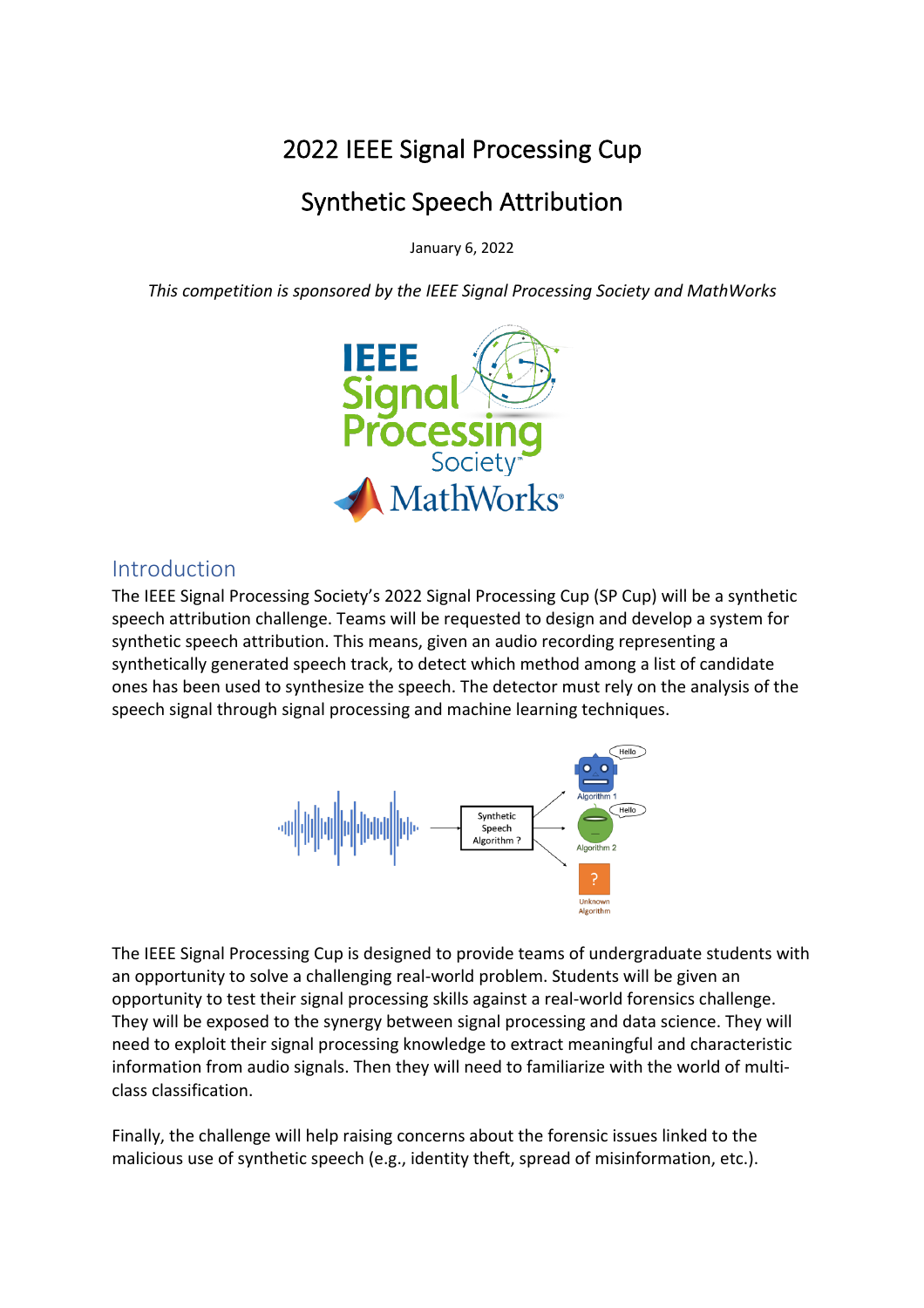### Background

The possibility of manipulating digital multimedia objects is within everyone's reach. Since a few years ago, this was possible thanks to several user-friendly software suites enabling audio, image, and video editing. Nowadays, media manipulation has become even easier thanks to the use of mobile apps that perform automatic operations such as face-swaps, lipsyncing, photo retouching, and audio auto-tune. Moreover, the huge technological advances determined by deep learning has delivered a series of data-driven tools that make manipulations extremely realistic and convincing for each kind of media.

All these tools are surely a great asset in the arsenal of a digital artist. However, if used maliciously to generate fake media, they can have a negative social impact. A recent example of synthetically manipulated media that raised a lot of concern is that of deepfakes, i.e., videos in which the identity of a person is replaced with the identity of another one through face manipulation [1]. These have been used to disseminate fake news through politician impersonation as well as for revenge porn.

Video deepfakes are not the only threat when it comes to people impersonation. As a matter of fact, both frauds and misinformation have taken place due to the use of voice manipulation techniques. Fake synthetic speech audio tracks can be nowadays generated through a wide variety of available methods. Indeed, synthetic speech can be obtained by simple cut-and-paste techniques performing waveform concatenation [2]. Alternatively, it can be obtained by vocoders exploiting the source-filter model of speech signal [3]. More recently, even multiple methods based on Convolutional Neural Networks (CNNs) for synthetic audio generation have been proposed [4]. These produce extremely realistic results that are hard to disambiguate from real speech also from human listeners.

In the literature, huge effort has been devoted to the development of forensic detectors capable of distinguishing original speech recordings from synthetically generated ones [5]. However, the problem of attributing a synthetic speech track to the generator used to synthesize it, has been less explored. Yet, being able to tell which algorithm has been used to generate a synthetic speech track can be of paramount importance to pinpoint the author of some illicit material [6].

## Challenge Organization

The goal of this challenge is to develop a method for synthetic speech attribution in open set starting from an audio recording. This means, given a synthetic speech track under analysis:

- To detect if the track has been generated with a *known* algorithm (i.e., an algorithm within a set of methods available to the analyst).
- If yes, to detect which algorithm has been used.

In other words, the challenge consists in developing a multi-class audio detector, where the number of classes is the cardinality of the algorithms considered as *known*, plus an extra class to accommodate for the *unknown* algorithms.

The challenge will consist of two stages: an open competition (divided into two parts) that any eligible team can participate in, and an invitation-only final competition. Eligible teams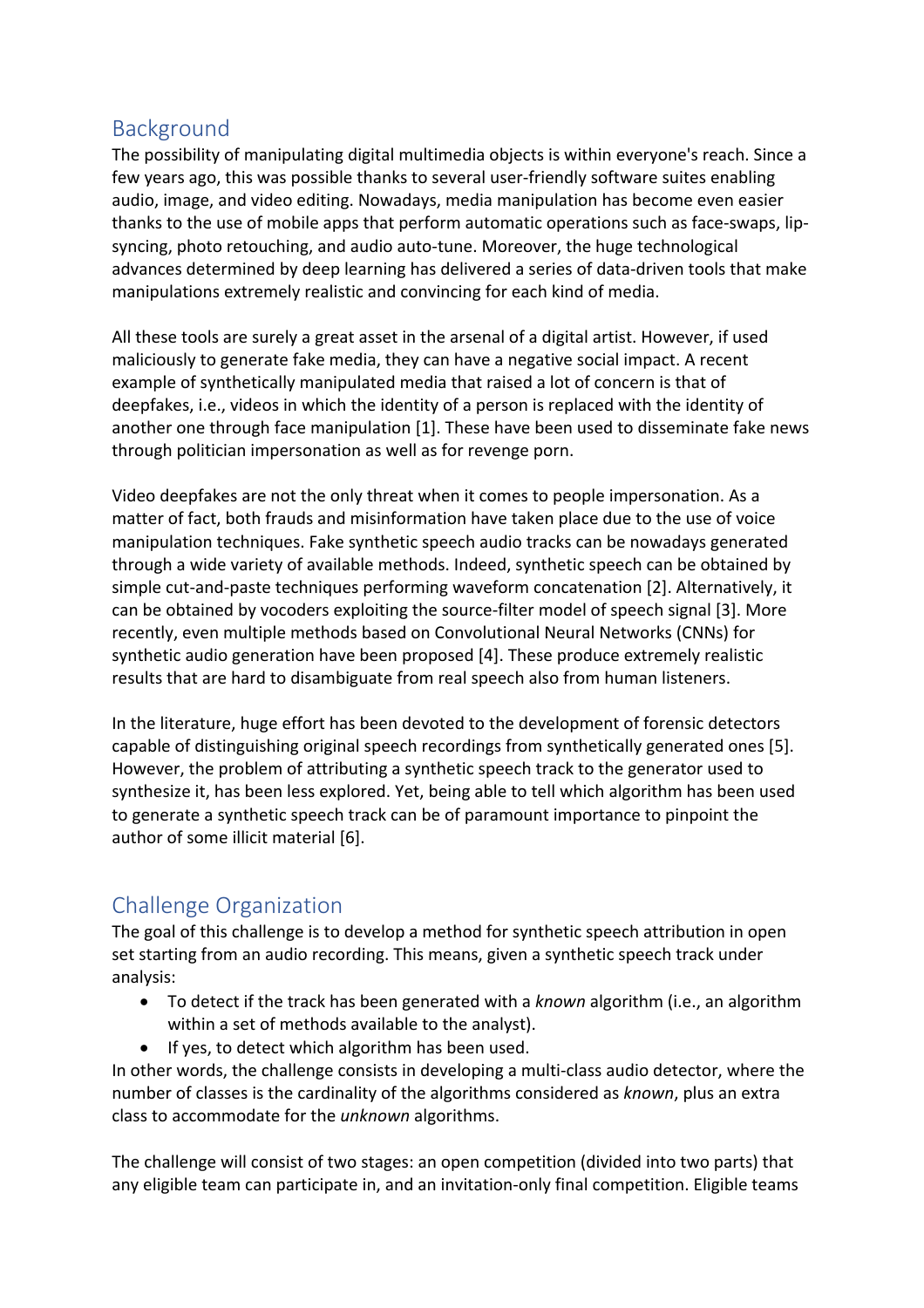must submit their entries by **March 31, 2022**. The three teams with the highest performance will be selected by **April 7, 2022** and invited to join the final competition. The final competition will be judged at ICASSP 2022, which will be held on **May 22-27, 2022**.

#### Open Competition - Part 1

Part 1 of the open competition is designed to give teams a simplified version of the problem at hand to become familiar with the task. Participants will be provided with a labeled training dataset of audio recording. This dataset will consist of 1000 synthetic audio recordings generated from 5 different algorithms considered as the *known* algorithms, for a total amount of 5000 recordings of a few seconds each. These recordings are noiseless and saved as high-quality audio files.

Approximately one month prior to the competition deadline, the participants will be provided with the evaluation dataset. This consists of an additional set of unlabeled synthetic speech tracks generated with both known and unknown algorithms. Teams will be requested to associate a label (from 0 to 5, where 0-4 are associated to known algorithms and 5 to unknown) to each one of the evaluation tracks. This data will be used for testing each team method.

#### Open Competition - Part 2

Part 2 of the competition is designed to address a more challenging task: synthetic speech attribution in presence of noise. The task remains the same as for Part 1, but audio tracks will be edited by means of operations like noise addition, reverberation, filtering, and lossy compression.

Teams will be provided with MATLAB scripts to apply these operations to the dataset they already own.

Approximately one month prior to the competition deadline, Part 2 evaluation dataset will be released. Teams will be requested to provide a label (from 0 to 5) to each track in the evaluation dataset.

#### Final Competition

The three highest scoring teams from the open competition will be selected, and an additional training and evaluation dataset will be provided. The goal of this task is to test how the three finalists methods scale when more methods are available, and edited and unedited tracks are mixed.

# Challenge Evaluation Criteria

#### Open Competition

The finalist teams will be selected based on the results achieved during the open competition. Results will be judged for Part 1 and Part 2 by means of accuracy defined as

 $Accuracy = \frac{Number\ of\ correctly\ attributed\ audio\ tracks}{Number\ of\ evaluation\ audio\ tracks}$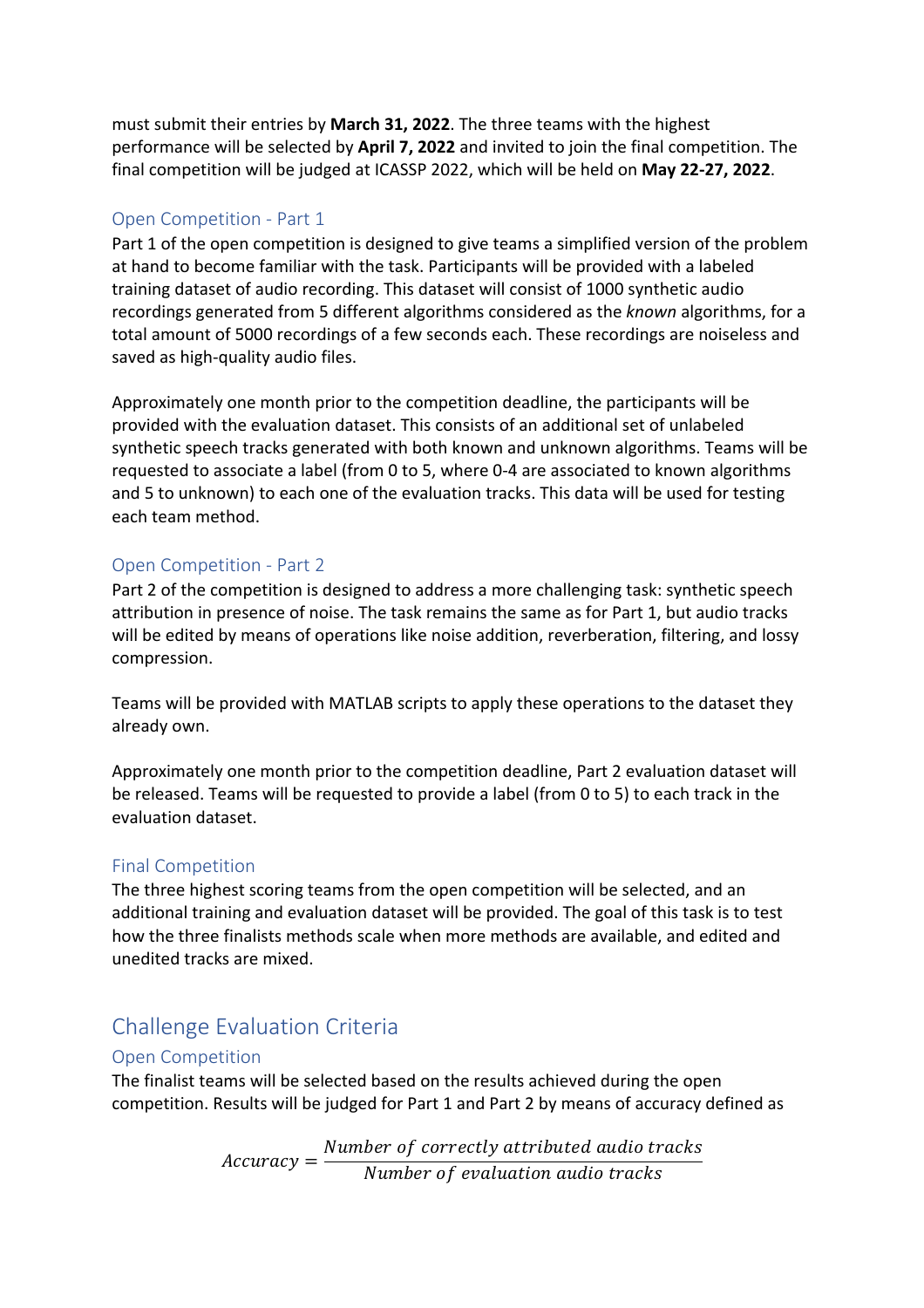For audio tracks belonging to the known class, a correct attribution is considered when the correct label is guessed. For audio tracks belonging to the unknown classes, a correct attribution is considered if the track is detected as unknown.

The final competition score will be the weighted average between the accuracy obtained in Part 1 and Part 2 computed as

$$
Score = (0.7 \times Accuracy Part 1) + (0.3 \times Accuracy Part 2)
$$

#### Final Competition

A judging panel will assess the three finalist teams' performance based on three criteria

- The score achieved on the final competition dataset.
- The quality of their report.
- The quality of their presentation (and possibly demo) at ICASSP 2022.

## Open Competition Submission

Teams that wish to participate in the open competition should submit the following material by March 31, 2022 in order to be considered for the final competition:

- 1. A report in the form of an IEEE conference paper describing the technical details of their system. This should include a description of the signal processing techniques used to extract forensic as well as a description of how their classifier was designed and trained.
- 2. Evaluation dataset results in the form that will be specified on the Piazza forum.
- 3. A Matlab implementation of their attribution system. This should be able to accept an input in the form of a directory of "wav" audio files, and produce a text file containing the estimated labels associated to each input file.

## Team Composition and Requirements

The purpose of this competition is that teams of 3-10 undergraduate students (enrolled as Bachelor or Master students) compete and develop a solution, under the supervision of a faculty member (or someone else with a PhD degree) and (optionally) the tutorship of a PhD student or postdoc. It is the undergraduate students that are responsible for presenting their work on ICASSP 2022, if the team makes it to the final competition.

Each team should contain 3-10 undergraduate students, who carry out the majority of the work. An undergraduate student is a person without a Master degree (or equivalent) at the time of submission. The students can be enrolled to a Bachelor or Master program, or equivalent. At least three of the undergraduate team members must hold either regular or student memberships of the IEEE Signal Processing Society at the time of submission. It is not mandatory to be enrolled at a university at the period of the cup. Undergraduate students who are in the first two years of their college studies as well as high-school students who are capable to contribute are welcome to participate in a team. An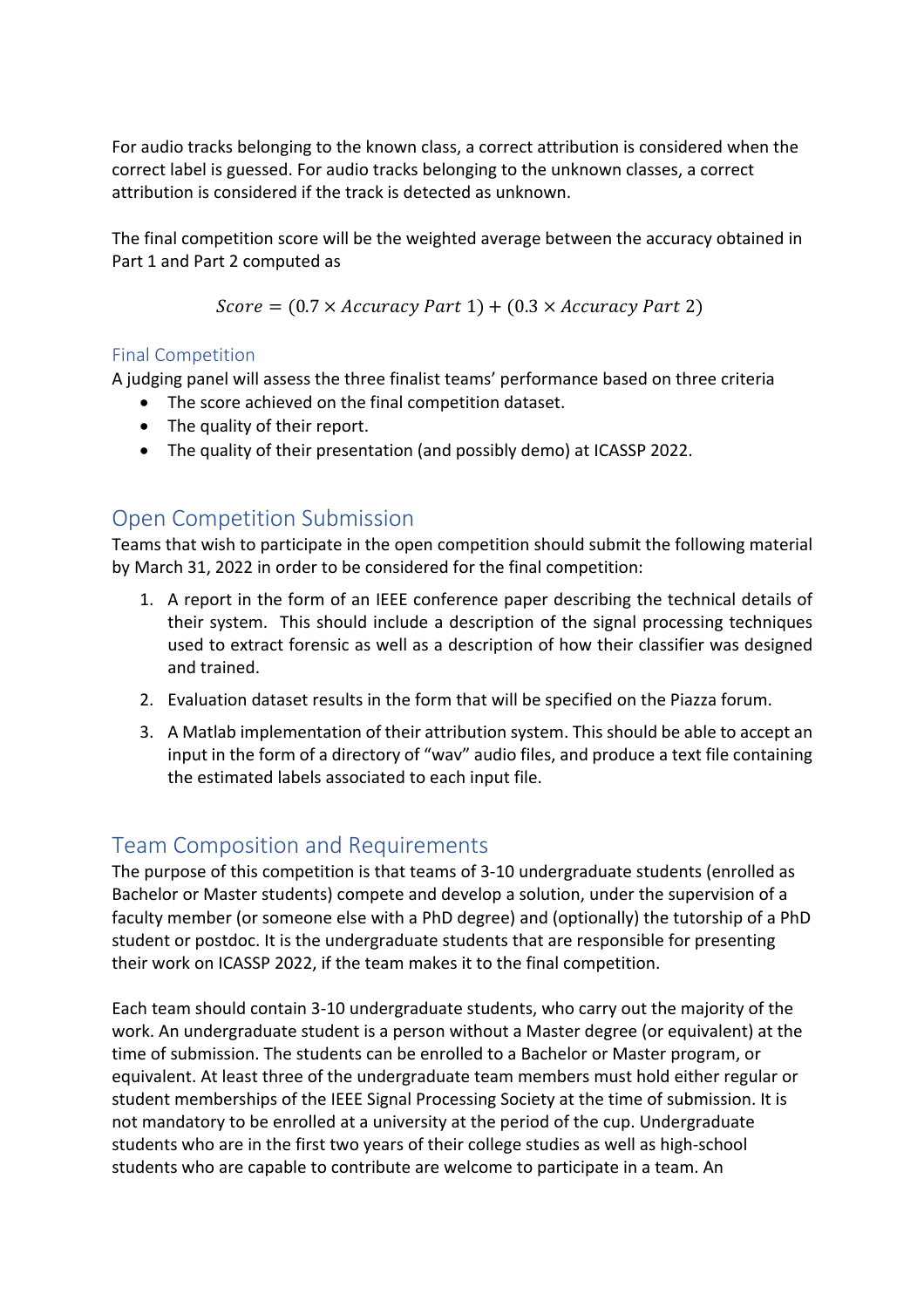undergraduate student can only be the member of one team. The students are to be supervised by a faculty member or someone else with a PhD degree that is employed by the university. The supervisor can be assisted by a tutor who has earned at least a Master degree at the time of submission; for example, a PhD student, postdoc, or equivalent. Each person can only be a member of one team

### Prize for Finalists

According to the guideline from the IEEE Signal Processing Society, a maximum of three members from each of the three finalist teams will receive travel support to attend ICASSP2022 for the final competition (up to \$1,200 for continental travel or \$1,700 for intercontinental travel per member, and at most three people from each team will be supported). The participants can claim their travel expenses on a reimbursement basis.

More team members are also welcome to attend. Although these additional members will not be provided with any travel grant, those members who will not be presenting a paper at the conference will be offered a complimentary ICASSP registration. The finalist teams will also be invited to join the Conference Banquet as well as the Student Career Luncheon, so that they can meet and talk to SPS leaders and global experts.

A Judging Panel will be set up to select the ultimate winners at the conference. The teams will present the technical details of their approach to solve the challenge, demonstrate their results at a scheduled session, and answer questions raised at the session. The winner will be selected on the basis of the obtained results, the quality of their report, the quality of the final presentation and the capability to address questions.

The champion team will receive a grand prize of \$5,000. The first and the second runner-up will receive a prize of \$2,500 and \$1,500, respectively, in addition to the above mentioned travel grants and complimentary conference registrations.

| January 10, 2022 | Competition webpage, Piazza forum and info |
|------------------|--------------------------------------------|
| January 15, 2022 | Dataset available                          |
| March 15, 2022   | Team registration                          |
| March 31, 2022   | Team final submission                      |
| April 7, 2022    | Finalists announced                        |
| May 22-27, 2022  | Final competition at ICASSP 2022           |

#### Important Dates

#### Online Resources

Main page of SP Cup on the SPS Website: http://signalprocessingsociety.org/get-involved/signal-processing-cup

General information and resources are available on Piazza: